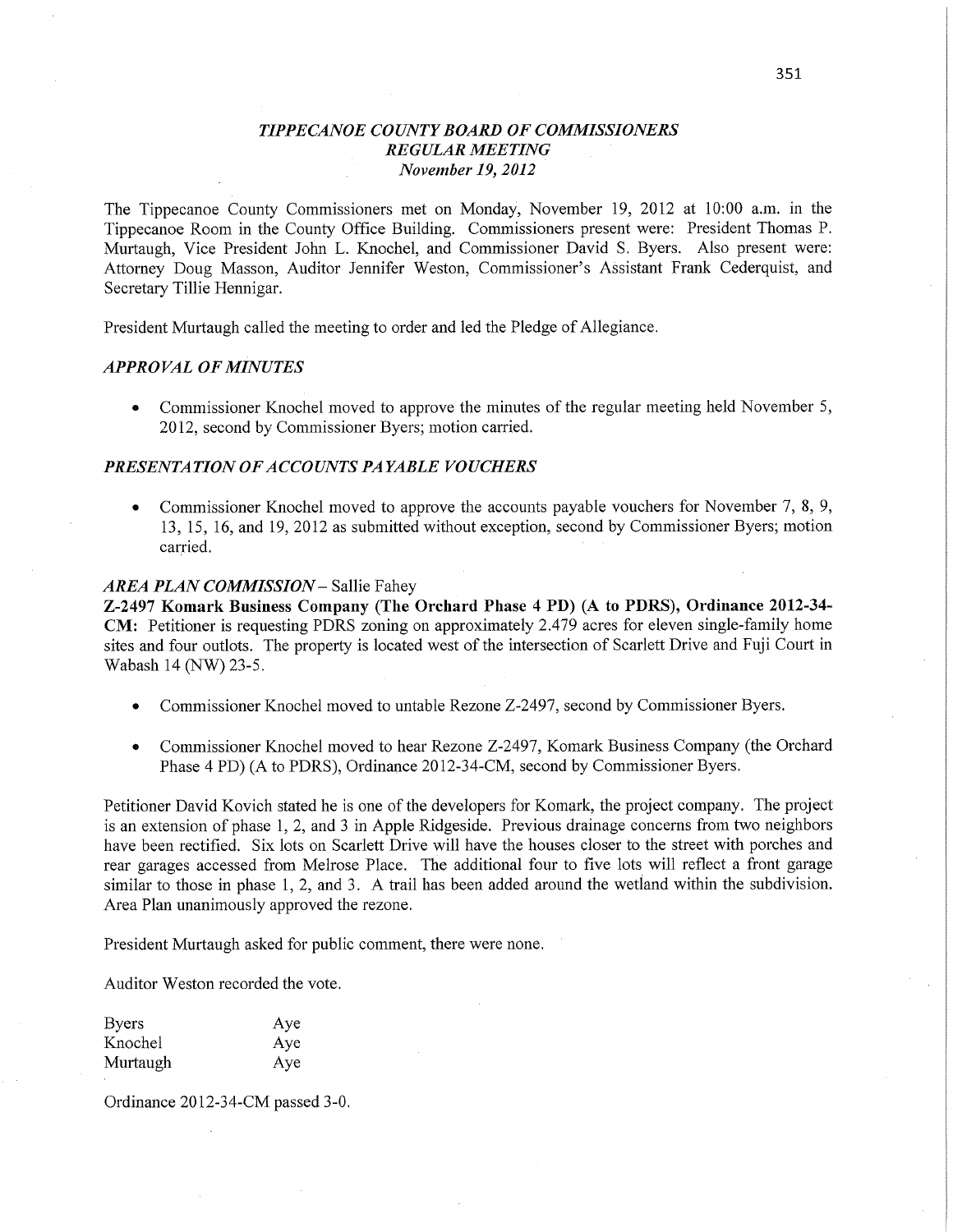### *HIGHWAY -* Opal Kuhl **Award** of Bid for Eisenhower **Road Drainage** Improvement **Project**

Executive Director Kuhl said she and the consultants reviewed the bids. She recommends acceptance of the low bid from Atlas Excavating in the amount of \$147,670.

**0** Commissioner Knochel moved to approve awarding the bid to Atlas Excavating for the Eisenhower Road Drainage Improvement project as presented, second by Commissioner Byers; motion carried.

# **Street Acceptance** for **Robert's** Ridge Subdivision, **Phase** One to **include Bella Vista Drive 257.53'; Regatta Drive 2,196.77** '.

Director Kuhl requested the acceptance of two streets, Bella Vista Drive and Regatta Drive into Robert's ' Ridge Subdivision.

**0** Commissioner Knochel moved to accept the streets as presented, second by Commissioner Byers; motion carried.

## 3 **Year** Maintenance'Bond **from** Fairfield Contractors, **Inc.** in the **amount** of **\$49,677.00** for **Roberts Ridge** Subdivision, **Phase** One to include **Streets, Curbs, Under-drains** and **Storm Sewer.**

Director Kuhl said the 3 year Maintenance Bond from Fairfield Contractors will cover the additional streets of Bella Vista Drive and Regatta Drive.

**0** Commissioner Knochel moved to accept the'Maintenance Bond fiom Fairfield Contractors as presented, second by Commissioner Byers; motion carried.

### **Street Acceptance** for The **Reserve** at **Raineybrook** PD, **Phase** Two to **include Spinnaker Trace 989.02' '**

Director Kuhl requested street accepfance of Spinnaker Trace into The Reserve at Raineybrook , Phase Two.

• Commissioner Knochel moved to accept Spinnaker Trace into The Reserve at Raineybrook as presented, second by Commissioner Byers; motion carried.

## **3 Year Subdivision Street** Maintenance **Bond** from **Atlas Excavating, Inc.** in the **amount** of **\$18,256.30** for The **Reserve** at **Raineybrook** PD, **Phase Two.**

Director Kuhl said the 3 year Maintenance Bond from Atlas Excavating will cover Spinnaker Trace which has been accepted into The Reserve at Raineybrook.

#### *GRANTS* **—** Laurie Wilson

Grant Facilitator Laurie Wilson requested permission to accept **a** grant for TEMA in the amount of \$5,000 from the Indiana Department of Homeland Security (IDHS) for Advanced ICS Training. President Murtaugh asked for clarification of ICS. Laurie said it is Incident Command System.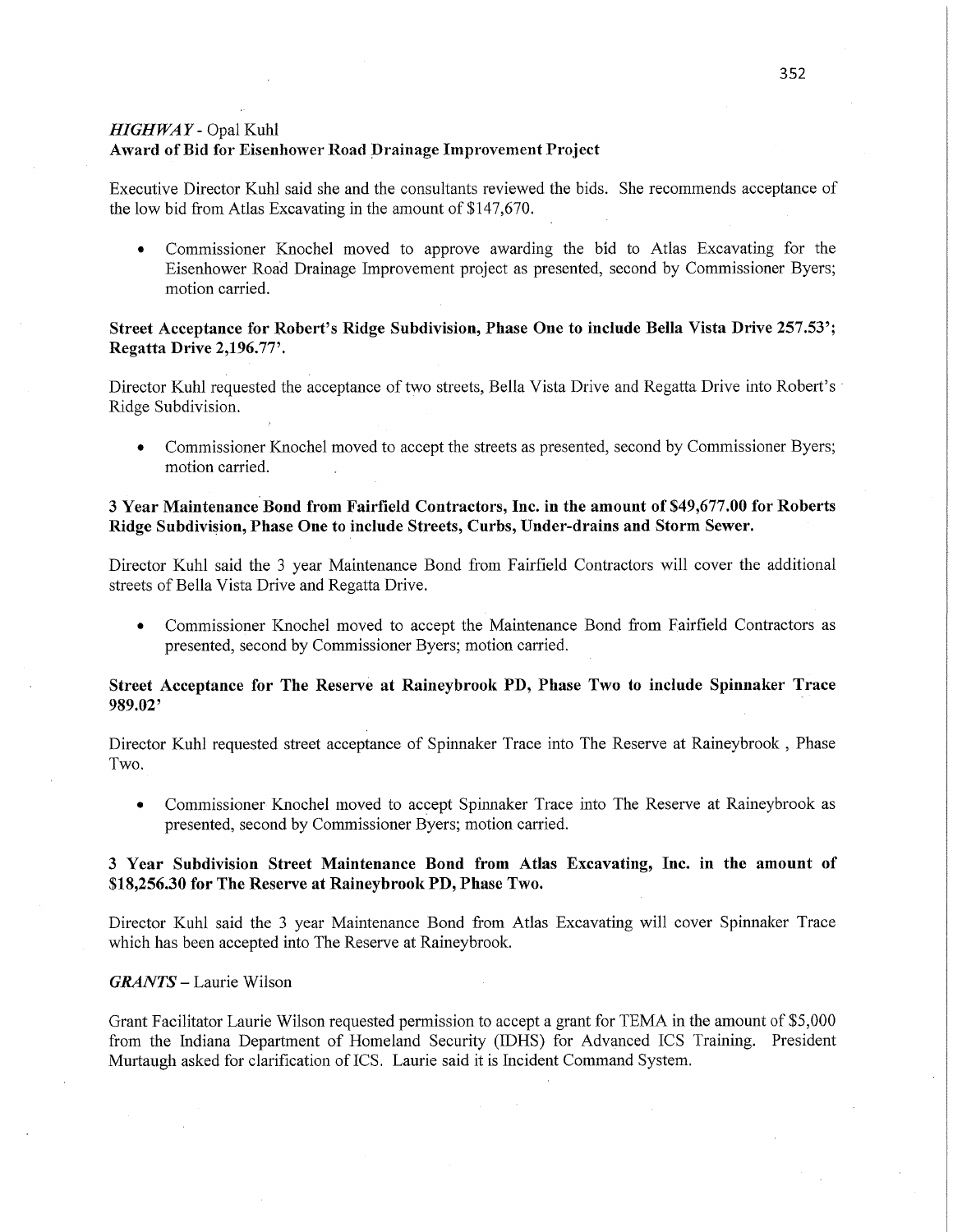*0* Commissioner Knochel moved to approve the grant acceptance for TEMA as presented, second by Commissioner Byers; motion carried.

Grant Facilitator Wilson requested permission to accept a grant for TEMA in the amount of \$4,054 from IDHS for Emergency Management Performance grant. It is **a** bonus grant based on the satisfactory performance of TEMA during the last year. The grant will be used for vehicle maintenance. President Murtaugh questioned if the funds go into the General Fund and Auditor Weston questioned what the funds will be used for. Laurie said none of the funds go into the General Fund and indicated the funds will most likely be used for vehicle maintenance. President Murtaugh verified the grant was an IDHS bonus and asked if there are ties to how the money can be spent. Facilitator Wilson **Said** there are ties of what the money can be spent for but it is a broad category compared to most.

**0** Commissioner Knochel moved to approve acceptance of the grant for TEMA as presented, second by Commissioner Byers; motion carried. '

Grant Facilitator Wilson requested permission to accept a grant for Circuit Court 'in the amount of \$10,000 from the Supreme Court of Indiana for a Family Court grant. It is a continuation grant.

**0** Commissioner Knochel moved to accept the grant for Circuit Court as presented, second by Commissioner Byers; motion carried.

Grant Facilitator Wilson requested permission to accept a grant for the Health Department in the amount of \$20,000 from the Indiana State Department of Health for Bioterrorism Preparedness and Response. It is a supplemental grant; funds were unused in previous grants. \$10,000 will be used for part-time and \$10,000 will be used for a joint project between the Health Department and TEMA to further equip the Emergency Operation Center.

**0** Commissioner Knochel moved to accept the grant for the Health Department as presented, second by Commissioner Byers; motion carried.

Grant Facilitator Wilson requested permission to apply for a grant for the Local Emergency Flaming Committee (LEPC) in the amount of \$10,000 from IDHS for HazMat training. It is a continuation grant and **this** is the third year. The grant **funds** HazMat personnel from Lafayette and Purdue Fire to attend specialized training conferences.

**0** Commissioner Knochel moved to approve permission to apply for the grant as presented, second by Commissioner Byers; motion carried.

Grant Facilitator Wilson requested permission to apply for a grant for LEPC in the amount of \$8,750 from IDHS for a HazMat exercise for Tippecanoe County. The LEPC is required to perform an exercise every year; funds are available this year for various agencies and companies within the county. '

**0** Commissioner Knochel moved to approve permission to apply for the grant as presented, second by Commissioner Byers; motion carried.

Grant Facilitator Wilson requested permission to apply for a grant for TEMA in the amount of \$60,000 from IDHS for Task Force equipment. The grant is a continuation grant. \$60,000 will be applied for but the actual amount will depend on the outcome of the Task Force review, which has yet to be completed.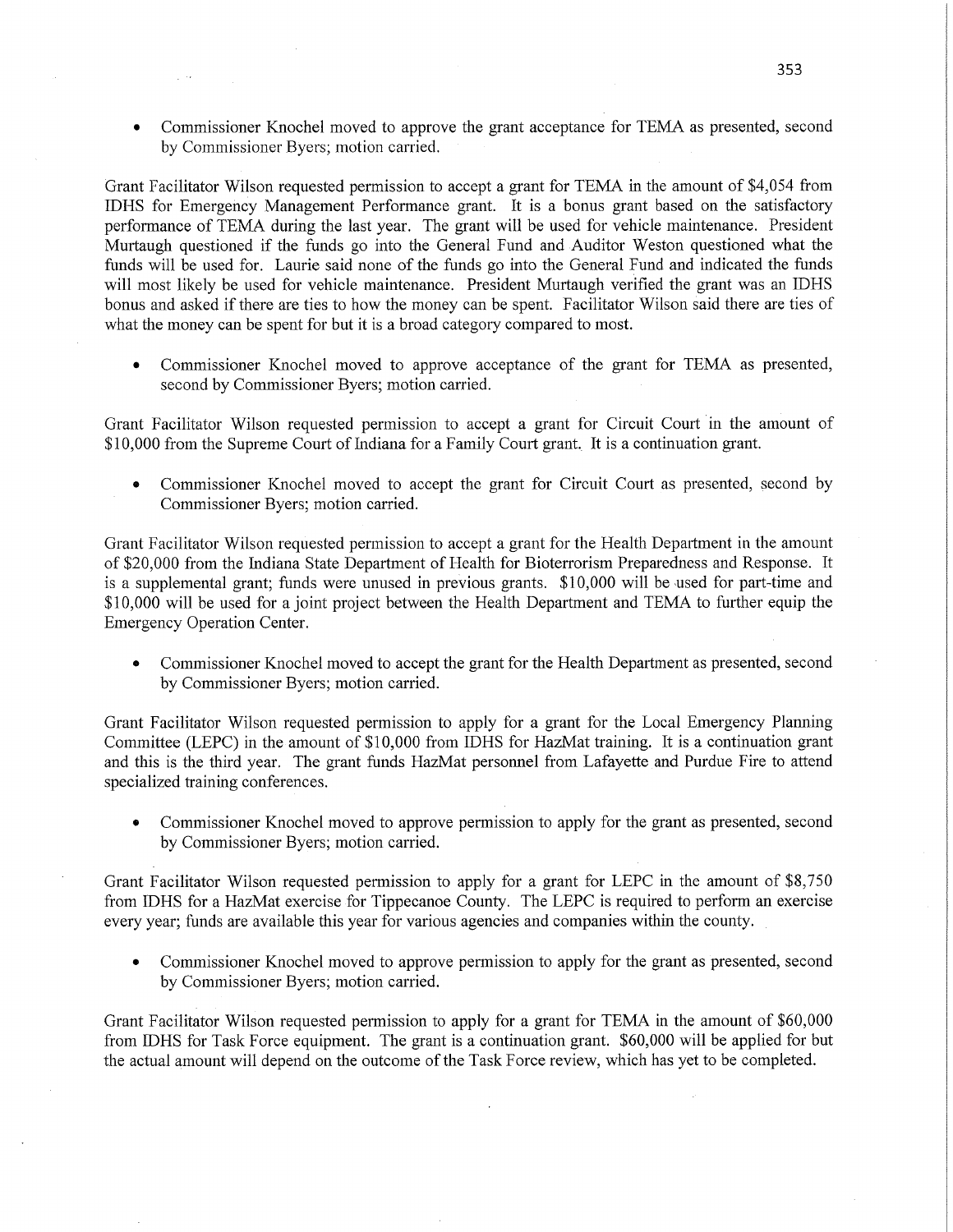**0** Commissioner Knochel moved to approve permission to apply for the grant as presented, second **i**  by Commissioner Byers; motion carried.

Grant Facilitator Wilson requested permission to apply for a grant for TEMA in the amount of \$50,000 for the 2014 District 4 Administrative Coordinator contract. Funding is currently in place-through December 31, 2013. It is a continuation grant in the seventh year. President Murtaugh questioned applying for the grant for 2014. Facilitator Wilson said District 4 is off schedule from other **districts** as they were the first to hire a coordinator and there is a gap.

**0** Commissioner Knochel moved to approve permission to apply for the grant as presented, second by Commissioner Byers; motion **carried.** 

## *HUMN RESOURCES —* Shirley **Mennen WeCare Capitated** Fee **Agreement**

Human Resources Difector Mennen presented an Addendum to the on-site clinic medical agreement for **<sup>a</sup>** new capitated rate which will include staffing and supplies. It is a flat fee of \$21,100 per month instead of a line item fee. After reviewing the agreement, it appears the flat fee will be monetarily beneficial, except for months with additional holidays. The capitated fee agreement will be **less** paperwork. The agreement has been reviewed by Attorney Dave Luhman.

**0** Commissioner Knochel moved to approve the WeCare, Capitated Fee Agreement as presented, second by Commissioner Byers; motion carried.

# *PERMANENT UTILITY EASEMENT*  **Cary** Home **Property**

Attorhey Masson said the easement allows the City of Lafayette to work on the combined sewer overflow project. It affects Cary Home property through an **area** with full grown trees. They will do the best job possible to avoid the trees and restore the property to the prior condition.

• Commissioner Knochel moved to approve the utility easement as presented, second by Commissioner Byers; motion carried.

## *AGREEMENT* FOR *ANIMAL SHEL TERIN G* FOR *2013*

Commissioner's Assistant Frank Cederquist said the **contract** is for Crystal Creek Kennel for animal sheltering for 2013. There is no increase in cost, remaining at \$60,000 per year/\$5,000 per month.

Commissioner Knochel moved to approve the Crystal Creek Kennel contract as presented, second by Commissioner Byers; motion carried.

### *APPOINTJVIEN T OFANIJWAL DISEASE CONTROL COORDINATOR*

*0* Commissioner Knochel moved to approve the appointment of Marianne Ash as the Animal Disease Control Coordinator, second by Commissioner Byers; motion carried.

Marianne Ash replaces Dave Avolt.

### **APPOINTMENT TO COMMON WAGE BOARD**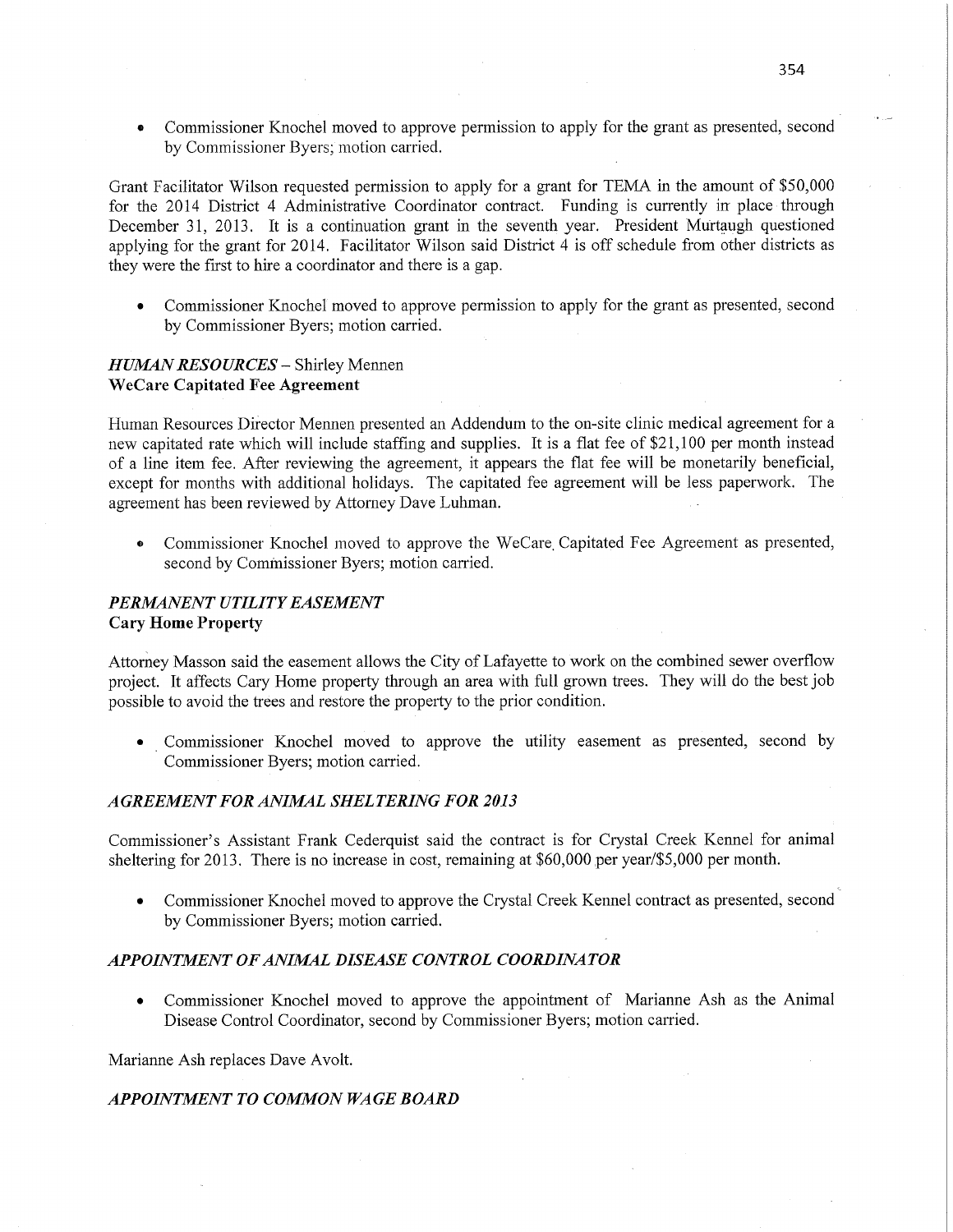**0** Commissioner Knochel moved to approve the appointment of Frank Cederquist to the Purdue University Common Construction Wage Committee, second by Commissioner Byers; motion carried.

#### *UNFINISHED/NEW BUSINESS*

Commissioner Byers said the roof at the Extension Office needs replaced. Four quotes were obtained ranging from the highest of over \$36,000 to the lowest of \$18,475. The roof was budgeted as a separate line item in the Cumulative Capital development fund. The current roof is over twenty years **old.** 

**0** Commissioner Byers moved to accept the low bid of \$18,475 from Marchel Roofing, Inc,, second by Commissioner Knochel; motion carried.

Commissioner Byers stated the electric and air conditioning project at the Fairgrounds is almost complete and a walk through is scheduled for today. He thanked the Tippecanoe County Extension Homemakers for their \$10,000 donation to the project and Tippecanoe County Farm Bureau, who also donated. President Murtaugh thanked Commissioner Byers for bringing the donation groups together, saving tax dollars.

Commissioner Byers said the Purdue  $\frac{1}{2}$  Marathon had over 2,580 participants, representing twenty five (25) or more different states in the first year of the event. The event is expected to grow in the future.

Attorney Masson provided an update on the current contract regarding nepotism which was passed by legislation and is required to be filed by year end. Attorney Luhman prepared certifications for elected officials and department heads. The requirement disallows **a** family member to be in the direct line of supervision of another family member. General Assembly requires the Commissioners certify to the state that <sup>a</sup>policy is in place before approving the budget.

#### *REPORTS* ON *FILE*

The following reports will be on file in the Commissioner's office.

Board of Health

#### *PUBLIC COMMENT*

As there were no public comments, Commissioner Knochel moved to adjourn.

BOARD OF COMMISSIONERS OF' THE COUNTY OF TIPPECANOE

 $\noindent \longrightarrow \text{PWToutaux} \longrightarrow \text{P. Murtaugh, President}$ 

Stan L. Knocke

Knochel, Vice President